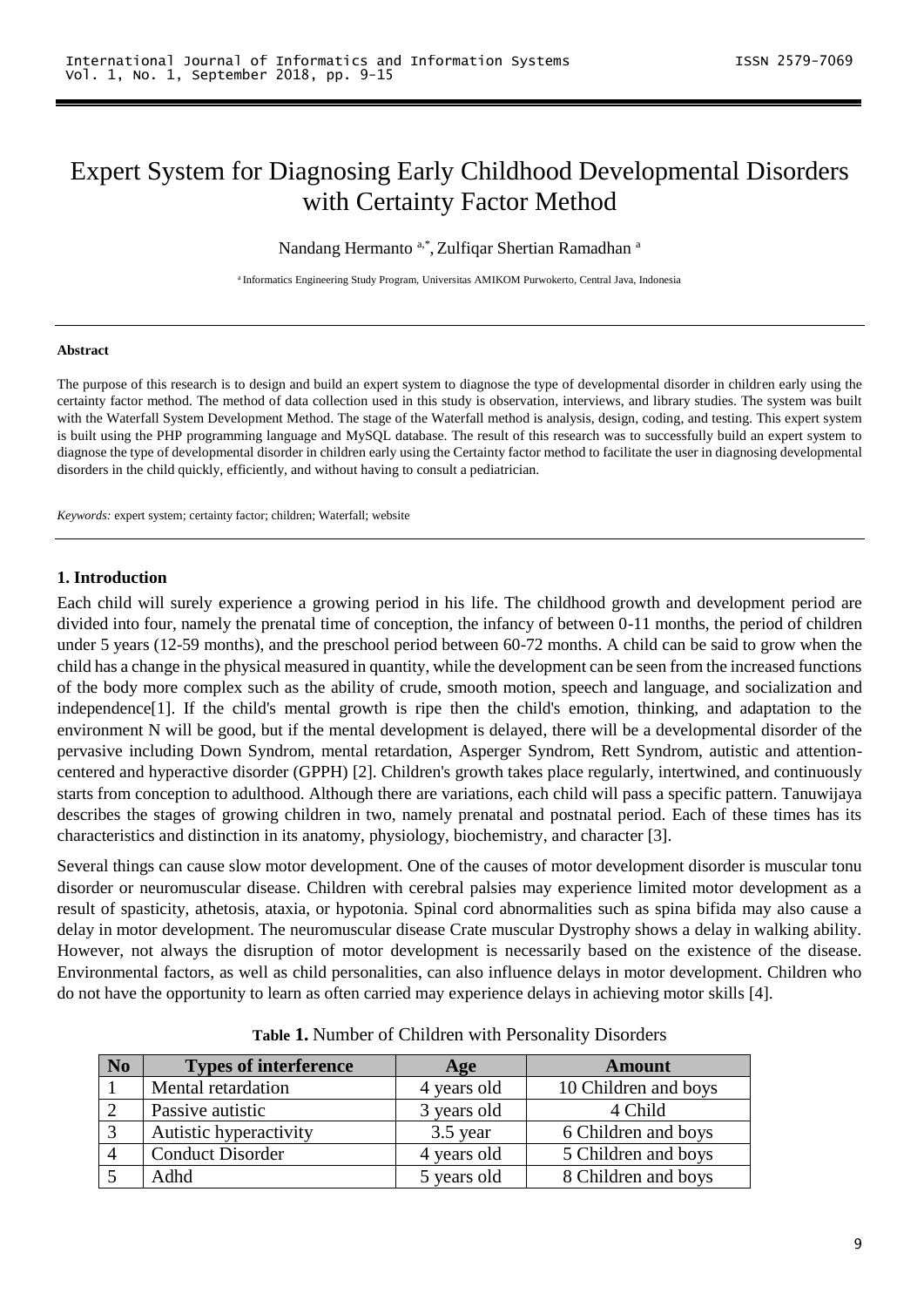Table 1 shows the number of children with personality disorders. In the table, the most number of sufferers are mentally disabled sufferers. It is increasing the number of developmental disorders in children up to approximately 15-20 per 10,000 children[5]. If the birth rate in Indonesia is 4.6 million children, the number of children with developmental disruption of other children will increase by 0.15% or approximately 6,900 children experiencing developmental Disorders (Source: depkes.go.id). Many parents late knowing the abnormalities or disorders of his son because of the ignorance of the parents regarding the symptoms, it is necessary to make a system to help the problem.

Health is a valuable thing for people because anyone can experience health problems. Lack of sensitivity to the symptoms of a disease is a fear of itself[13]. In the event of health problems, they are more trusted to experts or experts who know more about health, regardless of whether the disturbance is still low or chronic. However, with the ease with the presence of experts or expert doctors, sometimes there are disadvantages such as limited working hours and the number of patients who have to wait for the queue. In this case, more needs an expert who can facilitate the diagnosis of the disease earlier. So, they can be able to do early precautions that if it takes time if they consult with an expert doctor[6][14].

The expert system is an Artificial Intelligence (AI) program that combines a knowledge base with the engine inference. The Program acts as a smart consultant or advisor in a particular skill environment. The basis of the expert system is how to move the knowledge possessed by an expert into the computer, and how to make decisions or to make conclusions based on that knowledge. As a result of the set of knowledge that has been gathered from some experts. One of the areas of application that is quite prominent in the expert system is the diagnosis process. This diagnosis process can also involve medical action, such as conducting a diagnosis of the type of developmental disorders in children[7][15][16].

One implementation that applied the expert system in psychology, which is an expert system to determine the type of child developmental disorder. Children are the most vulnerable and very noteworthy phases, one step after another. To find out whether the child is experiencing developmental disorders or not, a diagnosis is much needed. Developmental disorders in children can be diagnosed with some of the behaviors shown by the child by observing a child psychology expert. In making decisions often, an expert/psychologist analyzes the information that exists with such phrases as possible, most likely or almost specific[8][9]. To overcome this, the expert system is designed to diagnose Developmental disorders in children by describing the level percentage. This expert system will make it easier for people in particular (parents) to diagnose developmental disorders in children without having to go and consult a doctor so that more efficient time and cost[10][11].

## **2. Research Methods**

## 2.1. Data Collection

The method of collecting data is a method of an interview with the Posyandu Staff on developmental disorders in children and symptoms. The study also implemented a library study method to obtain references from books, journals, articles and other documents related to research.

## 2.2. System Development



**Fig. 1** Waterfall Method

Fig. 1 is a waterfall system development method, in the Waterfall method, consists of 4 stages, namely analysis, design, coding and testing.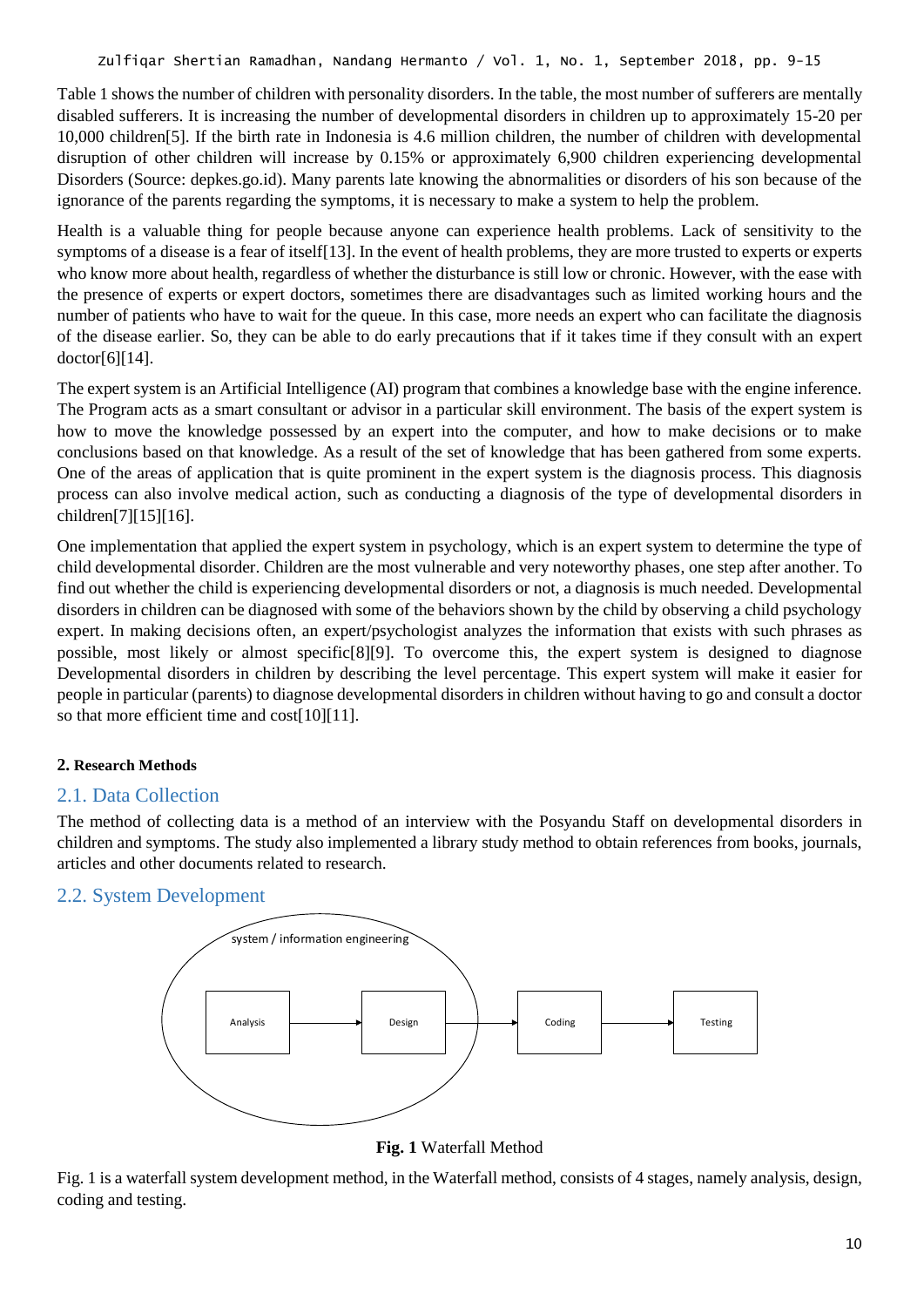#### **3. Results and Discussion**

An expert system for diagnosing childhood developmental Disorders is one of the solutions used to diagnose developmental disorders of the child early on.

In this study, the method used was the certainty factor method with the forward chaining inference machine (forward trace), where by this method can determine a symptom based on the high value of certainty factor. The number of impaired children in this research is 5 types of disorders with 30 symptoms.

# 3.1. Child Disruption Data

| <b>Disease Code</b> | <b>Name of illness</b>        |
|---------------------|-------------------------------|
| PO 1                | Mental retardation            |
| P <sub>02</sub>     | Passive Autistic              |
| P <sub>0</sub> 3    | <b>Autistic Hyperactivity</b> |
| PO4                 | <b>Conduct Disorder</b>       |

## 3.2. Symptom Data

**Table 3** Data Developmental Disorder Symptoms in Children (Source: Posyandu Healthy Children of Purwokerto)

| <b>Symptom code</b><br><b>Symptom name</b> |                                            |  |
|--------------------------------------------|--------------------------------------------|--|
| G <sub>01</sub>                            | Brain capabilities are very less           |  |
| G02                                        | Poor muscle coordination                   |  |
| G <sub>03</sub>                            | Difficult to speak smoothly                |  |
| G04                                        | Less expressive Facial                     |  |
| G <sub>05</sub>                            | Saliva often drips                         |  |
| G06                                        | Slow learning and adapting                 |  |
| G07                                        | Avoid eye and physical Contact             |  |
| G08                                        | Like to be alone                           |  |
| G09                                        | Not much to talk                           |  |
| G10                                        | Close away from others                     |  |
| G11                                        | Not empathy for the conditions surrounding |  |
| G12                                        | Often do Strange body language             |  |
| $\overline{G13}$                           | Changing activities                        |  |
| G14                                        | Do not care for others                     |  |
| G15                                        | The movement is excessive                  |  |
| G16                                        | Very Active                                |  |
| G17                                        | <b>Communication Difficult</b>             |  |
| G18                                        | Very hard to set                           |  |
| G19                                        | Often angry and frightening others         |  |
| G <sub>20</sub>                            | Love starting a physical brawl             |  |
| G21                                        | <b>Glad to torture Animals</b>             |  |
| G22                                        | Often use tools to threaten                |  |
| G23                                        | Behave aggressively                        |  |
| G24                                        | Not listening to advice                    |  |
| G25                                        | Can not sit still                          |  |
| G26                                        | Often cut/interrupt Activities people      |  |
| G27                                        | Hard to be soothed                         |  |
| G28                                        | Always act spontaneously without thinking  |  |
| G29                                        | <b>Cannot Focus</b>                        |  |
| G30                                        | Can not control themselves                 |  |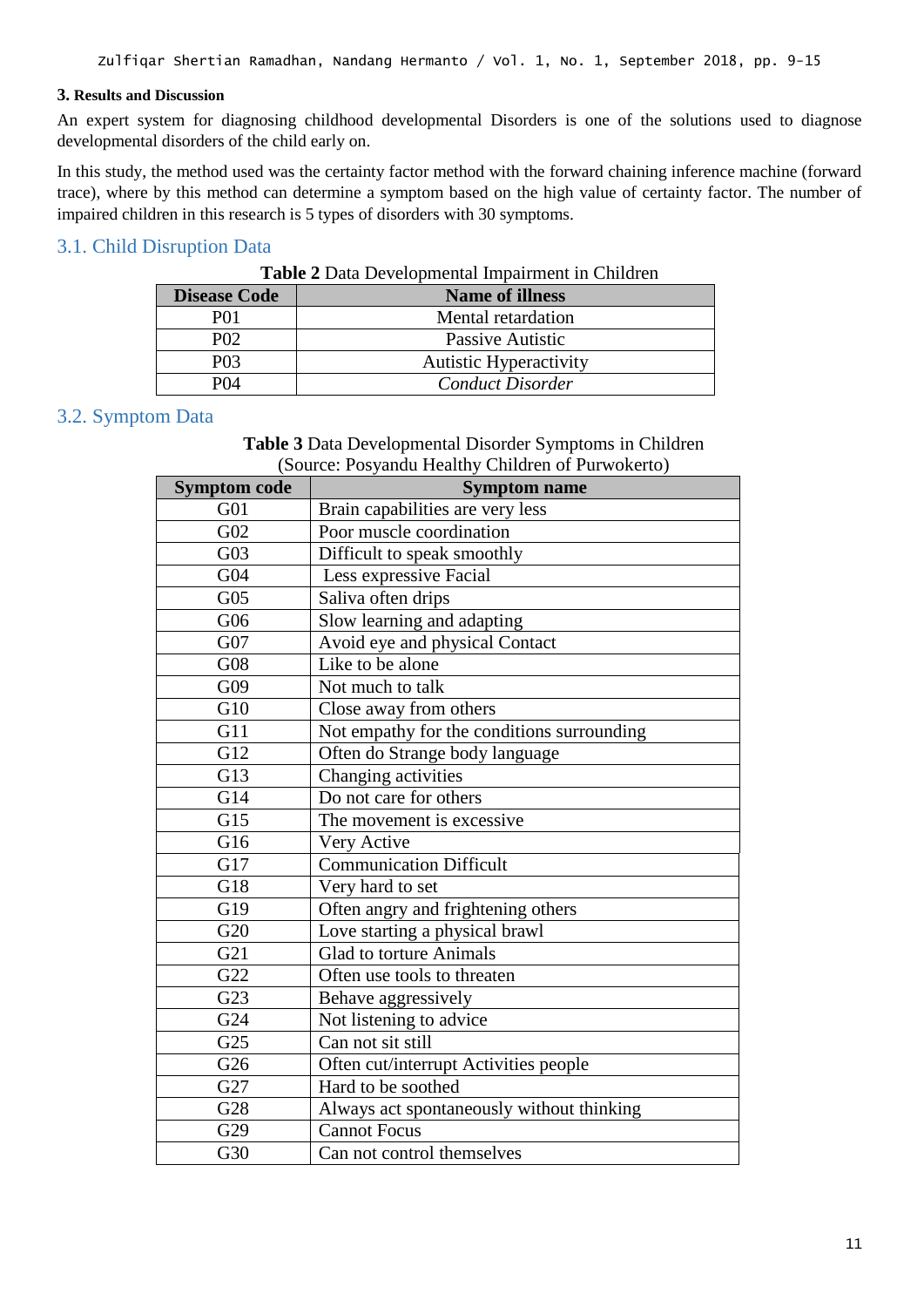# 3.3. Application Creation

Data flow planning aims to determine the process of information that flows through the software. To describe the design is commonly used tools such as the context diagram (context diagram) and the Data Flow diagram (DFD).





Entity Relationship Diagram (ERD) is a diagram used to design a database that shows the relationship or relation between an entity or an object involved with its attributes[12]. ERD Diagram of The expert system for diagnosis of children's developmental disorders, as shown below:



**Fig. 3** Entity Relationship Diagram (ERD)

Fig 3 is the Entity-Relationship Diagram in the system of the early childhood diagnosis of children's developmental disorders with the certainty factor method.

# 3.4. System Implementation

a. Home page Application on expert systems

|                                                                                                                                               | <b>SISTEM PAKAR UNTUK MENDIAGNOSIS JENIS GANGGUAN</b><br>PERKEMBANGAN PADA ANAK SECARA DINI<br><b>DENGAN METODE CERTAINTY FACTOR</b><br>Olch : Zulfigar Shertian Ramadhan                                                                                                                                                                                                                                                                                                                                                                                                                                                                                                                                                                                                                                                                                                                                                                                                                                                                                                                                                                                                                                                                                                                                                                                                                                                                                                                                                                                                                                                                                                                                           |           |                |               |
|-----------------------------------------------------------------------------------------------------------------------------------------------|---------------------------------------------------------------------------------------------------------------------------------------------------------------------------------------------------------------------------------------------------------------------------------------------------------------------------------------------------------------------------------------------------------------------------------------------------------------------------------------------------------------------------------------------------------------------------------------------------------------------------------------------------------------------------------------------------------------------------------------------------------------------------------------------------------------------------------------------------------------------------------------------------------------------------------------------------------------------------------------------------------------------------------------------------------------------------------------------------------------------------------------------------------------------------------------------------------------------------------------------------------------------------------------------------------------------------------------------------------------------------------------------------------------------------------------------------------------------------------------------------------------------------------------------------------------------------------------------------------------------------------------------------------------------------------------------------------------------|-----------|----------------|---------------|
| Rabu, 1 Maret 2017   15:28:48 WIB                                                                                                             |                                                                                                                                                                                                                                                                                                                                                                                                                                                                                                                                                                                                                                                                                                                                                                                                                                                                                                                                                                                                                                                                                                                                                                                                                                                                                                                                                                                                                                                                                                                                                                                                                                                                                                                     | Informasi | <b>Bantuan</b> | Halaman Utama |
| <b>AR LOGIN</b><br>USERNAME<br>PASSWORD<br><b>OUSER O PAKAR</b><br>LOGIN<br>Lupa Password<br>Jika Belum Terdaftar Klik :<br><b>REGISTRASI</b> | <b>Selamat Datang</b><br>Setiap anak pasti akan mengalami masa tumbuh kembang dalam kehidupannya. Masa pertumbuhan dan perkembangan anak<br>dibagi menjadi empat, yaitu masa prenatal yaitu dari konsepsi - lahir, masa bayi antar 0-11 bulan, masa anak di bawah 5 tahun<br>(12-59 bulan), dan masa prasekolah antara 60-72 bulan. Seorang anak bisa dikatakan tumbuh apabila anak tersebut mengalami<br>perubahan pada fisiknya yang dapat diukur secara kuantitas, sedangkan perkembangan bisa dilihat dari bertambahnya fungsi<br>tubuh yang lebih kompleks seperti kemampuan gerak kasar, gerak halus, bicara dan bahasa, serta sosialisasi dan kemandirian<br>(Depkes RI, 2006). Apabila mental anak berkembang secara matang maka pengaturan emosi, berpikir, dan adaptasi anak<br>terhadap lingkungan akan baik, tetapi apabila perkembangan mentalnya mengalami keterlambatan maka akan terjadi gangguan<br>perkembangan pervasif diantaranya adalah Down Syndrom, retardasi mental, Asperger Syndrom, Rett Syndrom, autis dan<br>gangguan pemusatan perhatian dan hiperaktif (GPPH) (Maslim, 2002).<br>Peningkatan jumlah penyandang gagguan perkembangan pada anak sampai lebih kurang 15-20 per 10.000 anak. Jika angka<br>kelahiran pertahun di Indonesia 4.6 juta anak, maka jumlah penyandang gangguan perkembangan anak lainya pertahun akan<br>bertambah 0,15% atau kurang lebih 6,900 anak mengalami gangguan perkembangan (Sumber: depkes.go.id).<br>Semoga dengan adanya Sistem Pakar Diagnosis Jenis Gangguan Perkembangan Pada Anak ini dapat membantu<br>mempermudah para pengguna baik petugas kesehatan (dokter) maupun para orang tua dalam mengenali gangguan<br>perkembangan pada anak. |           |                |               |

**Fig. 4** Expert System Home Page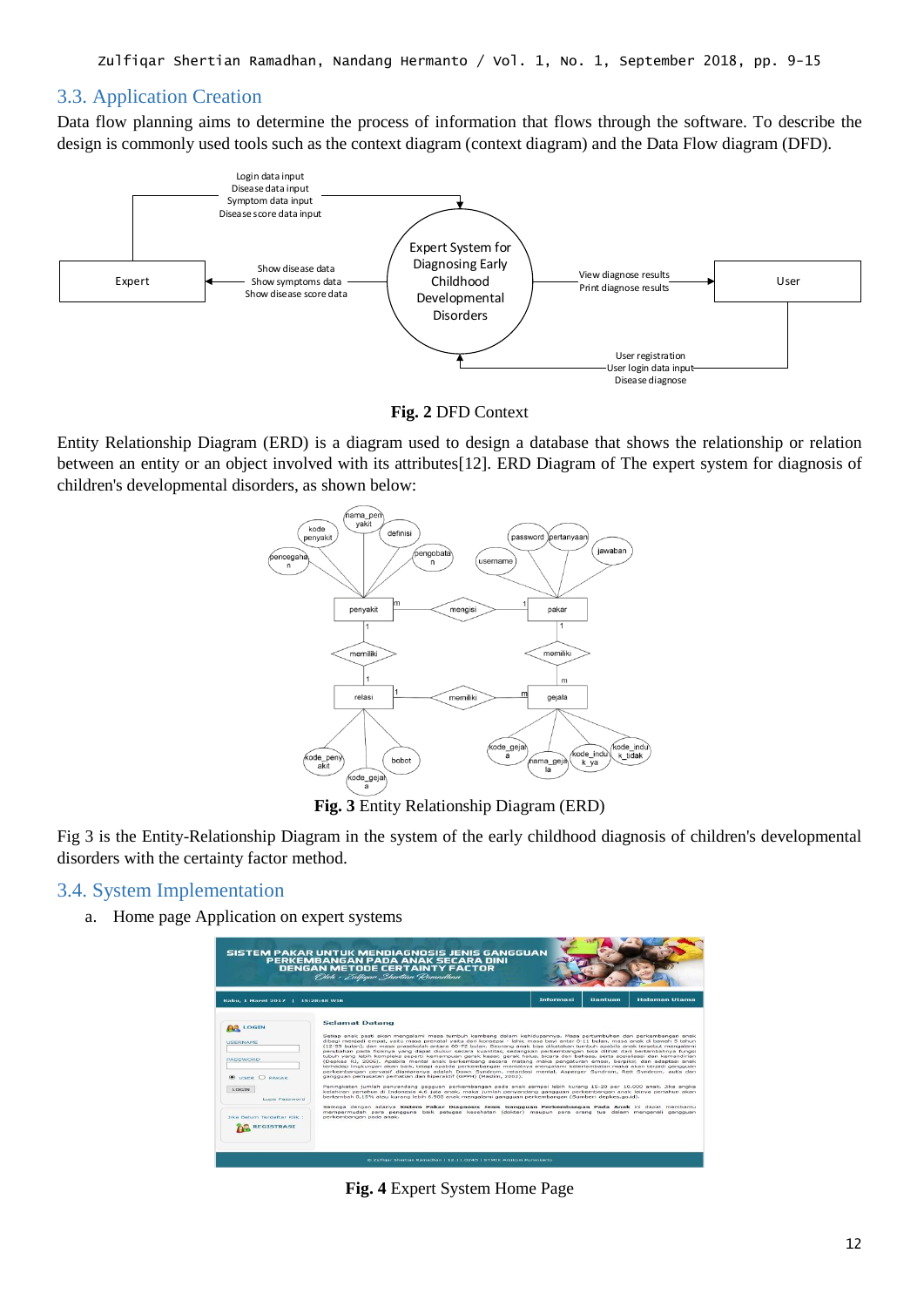In Figure 4 is the main page of the root p system to diagnose early child developmental disorders with the certainty factor method.

b. Information page on the expert system

|                                                                                                                             | SISTEM PAKAR UNTUK MENDIAGNOSIS JENIS GANGGUAN<br>PERKEMBANGAN PADA ANAK SECARA DINI<br><b>DENGAN METODE CERTAINTY FACTOR</b><br>Oleh : Zulfigar Shertian Ramadhan                                                                                                                                                                                                                                                                                                                                                                                                                                                                                                                                                                                                                                         |           |                |                         |
|-----------------------------------------------------------------------------------------------------------------------------|------------------------------------------------------------------------------------------------------------------------------------------------------------------------------------------------------------------------------------------------------------------------------------------------------------------------------------------------------------------------------------------------------------------------------------------------------------------------------------------------------------------------------------------------------------------------------------------------------------------------------------------------------------------------------------------------------------------------------------------------------------------------------------------------------------|-----------|----------------|-------------------------|
| Rabu, 1 Maret 2017   09:08:20                                                                                               |                                                                                                                                                                                                                                                                                                                                                                                                                                                                                                                                                                                                                                                                                                                                                                                                            | Informasi | <b>Bantuan</b> | <b>Halaman Utama</b>    |
| <b>Ubah Password</b><br><b>List Penvakit</b><br><b>List Geiala</b><br><b>Relasi</b><br><b>Bobot Gejala</b><br><b>LOGOUT</b> | <b>Informasi</b><br>Sistem pakar (expert system) adalah sistem yang berusaha mengapdosi pengetahuan manusia ke komputer, agar komputer<br>dapat menyelesaikan masalah seperti yang biasa dilakukan oleh para ahli. Sistem pakar yang baik dirancang agar dapat<br>menyelesaikan suatu permasalahan tertentu dengan meniru kerja dari para ahli.<br>Sistem Pakar Diagnosa Penyakit Infeksi Virus Pada Anak adalah sarana untuk<br>konsultasi penyakit anak, khususnya mengenai penyakit anak yang disebabkan infeksi virus.<br>Sumber basis pengetahuan dari sistem ini diperoleh dari hasil studi pustaka dari berbagai<br>sumber serta konsultasi langsung dengan seorang ahli atau pakar penyakit anak vaitu dr.<br>Suriadi Umar, SP.A, dokter spesialis anak pada Rumah Sakit Umum Daerah (RSUD) Sigli. |           |                | <b>CONTRACTOR AND A</b> |
|                                                                                                                             | @ Zulfigar Shertian Ramadhan   12.11.0245   STMIK Amikom Purwokerto                                                                                                                                                                                                                                                                                                                                                                                                                                                                                                                                                                                                                                                                                                                                        |           |                |                         |

**Fig. 5** Information Page

In Figure 5 is the information page display on the root p system to diagnose child developmental disorders early with the certainty factor method.

c. Help page on expert systems

| <b>Halaman Utama</b>                                                                                                                                     |  |  |  |  |  |
|----------------------------------------------------------------------------------------------------------------------------------------------------------|--|--|--|--|--|
|                                                                                                                                                          |  |  |  |  |  |
|                                                                                                                                                          |  |  |  |  |  |
| Untuk kerahasiaan data, sebelum konsultasi diharuskan LOGIN sebagai USER.<br>Apabila belum mempunyai USERNAME serta PASSWORD, silahkan untuk REGISTRASI. |  |  |  |  |  |
| Sumber basis pengetahuan dari sistem ini bersifat dinamis.                                                                                               |  |  |  |  |  |
| Perubahan sumber basis pengetahuan dilakukan oleh USER PAKAR.                                                                                            |  |  |  |  |  |
|                                                                                                                                                          |  |  |  |  |  |
|                                                                                                                                                          |  |  |  |  |  |
|                                                                                                                                                          |  |  |  |  |  |



Figure 6 is a help page display on the root p system to early diagnose child developmental disorders with the certainty factor method.

d. Admin Main Menu page on expert system



**Fig. 7** Main Admin Menu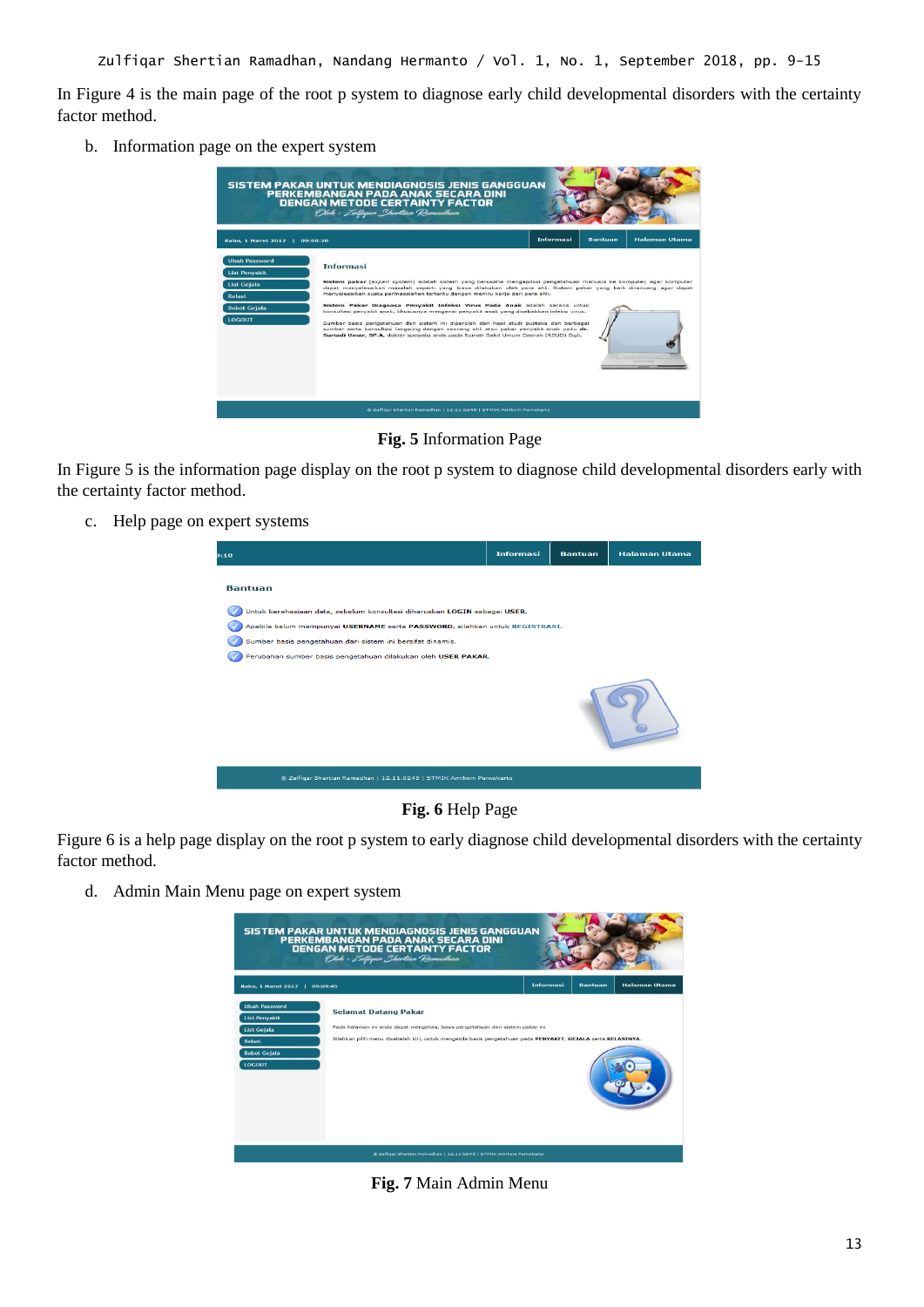In Figure 7 is the Admin main Menu page display on the root P system to diagnose early child developmental disorders with the certainty factor method.

# 3.5. Testing

| N <sub>0</sub> | <b>Access</b> | <b>Test class</b> | <b>Test item</b>  | <b>Test Type</b> |
|----------------|---------------|-------------------|-------------------|------------------|
|                | Admin         | Login             | Data Verification | <b>Blackbox</b>  |
| 2              | Admin         | Data Password     | Change data       | <b>Blackbox</b>  |
| 3              | Admin         | Disease Data      | Change data       | <b>Blackbox</b>  |
|                | Admin         | Data Symptoms     | Change data       | <b>Blackbox</b>  |
|                | Admin         | Relationship Data | Change data       | <b>Blackbox</b>  |

#### **Table 4** Test Plan

#### **4. Conclusions and Suggestions**

## 4.1. Conclusions

From the results of research that has been done to the expert System of diagnosis of Developmental disorders in children, then it can be concluded as follows:

- a. This research has been the result of designing and building an expert system capable of diagnosing Developmental Disorders in children using the Metode inference certainty factor.
- b. Symptoms related to developmental disorders in children In this study has been successfully represented in the rule to be understood by computer systems.
- c. Based on the results of testing using BlackBox Testing It can be concluded that all functions in This expert system successfully run.

## 4.2. Suggestions

On the development of this Expert system, researchers advise the following:

- a. The development of expert system applications in Subsequent research is expected based on recent research by many experts.
- b. Expert system development in Subsequent research is recommended for Android-based applications.
- c. Implementation of system the next expert with a more excellent and responsive display design For example, with M Etro UI, because it has the essence distinctive and exciting.

#### References

- [1] Charte F, Rivera AJ, del Jes´ us MJ, Herrera F (2015) Addressing imbalance in multilabel classification: Measures and random resampling algorithms. Neurocomputing 163:3–16
- [2] Cheng W, Hullermeier E (2009) Combining instance-based learning and logistic regression for multi-label classification. Machine Learning 76(2-3):211–225
- [3] Clare A, King RD (2001) Knowledge discovery in multi-label phenotype data. In: PKDD'01, Springer, pp 42–53
- [4] Doquire G, Verleysen M (2013) Mutual information-based feature selection for multilabel classification. Neurocomputing 122:148–155
- [5] Duda RO, Hart PE, Stork DG (2001) Pattern Classification, 2nd edn. New York: Wiley
- [6] Furnkranz J, Hullermeier E, Mencia EL, Brinker K (2008) Multilabel classification via calibrated label ranking. Machine Learning 73(2):133–153
- [7] Gibaja E, Ventura S (2015) A tutorial on multi-label learning. ACM Computing Surveys 47(3):1–38
- [8] Hullermeier E, Furnkranz J, Cheng W, Brinker K (2008) Label ranking by learning pairwise preferences. Artificial Intelligence 172(16-17):1897–1916